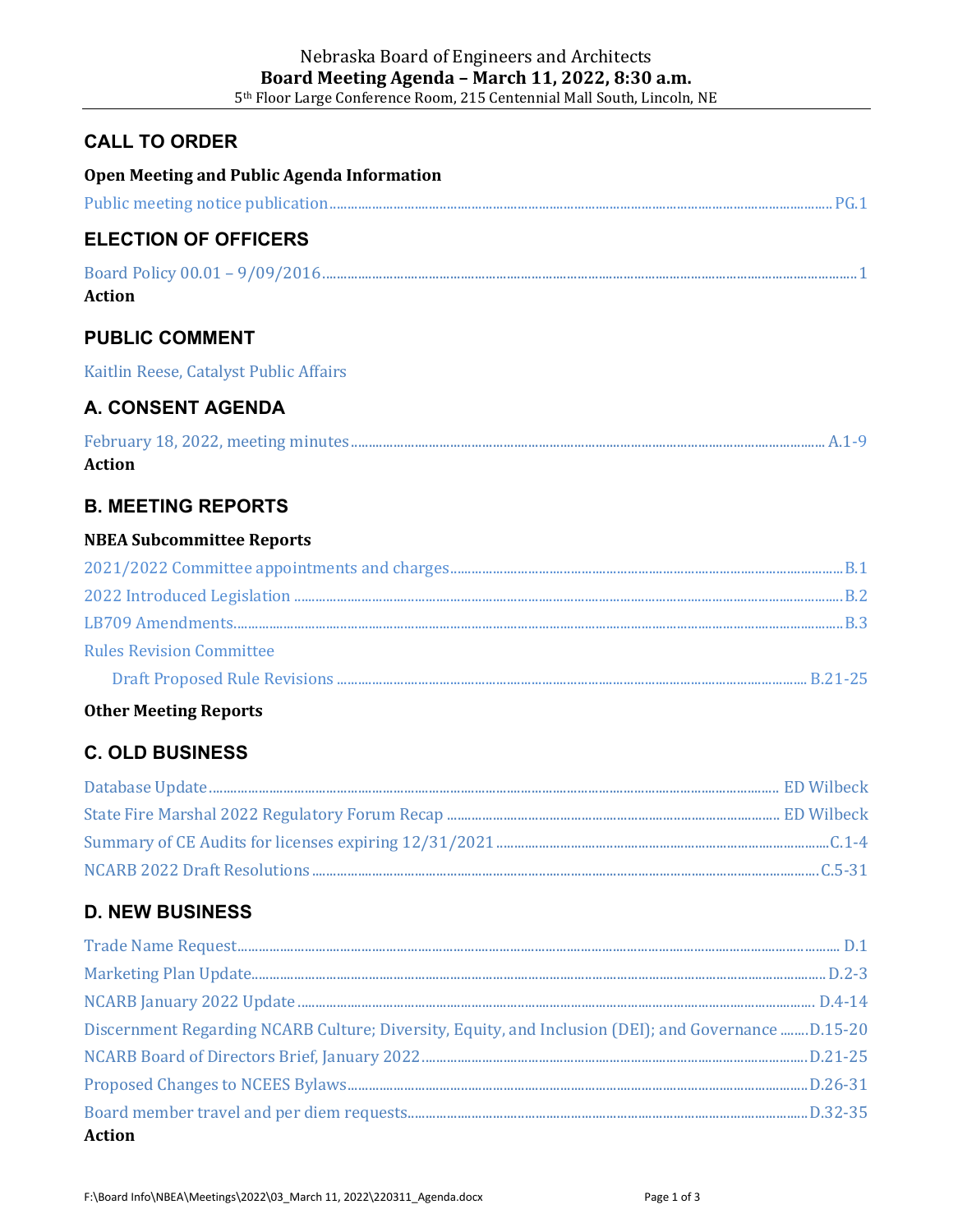# Nebraska Board of Engineers and Architects Board Meeting Agenda - March 11, 2022, 8:30 a.m.

5<sup>th</sup> Floor Large Conference Room, 215 Centennial Mall South, Lincoln, NE

# **E. COMPLIANCE**

| <b>Active Cases: Summary &amp; Documentation</b> |  |
|--------------------------------------------------|--|
|                                                  |  |
|                                                  |  |
|                                                  |  |
|                                                  |  |
|                                                  |  |
|                                                  |  |
|                                                  |  |
|                                                  |  |
|                                                  |  |
|                                                  |  |
|                                                  |  |
|                                                  |  |
|                                                  |  |
|                                                  |  |
|                                                  |  |
|                                                  |  |
| Action-                                          |  |
| <b>Other Compliance Issues</b>                   |  |
|                                                  |  |
|                                                  |  |
| <b>Action</b>                                    |  |

# **F. APPLICATIONS -**

## **Administratively Approved**

#### Licensure/Examination